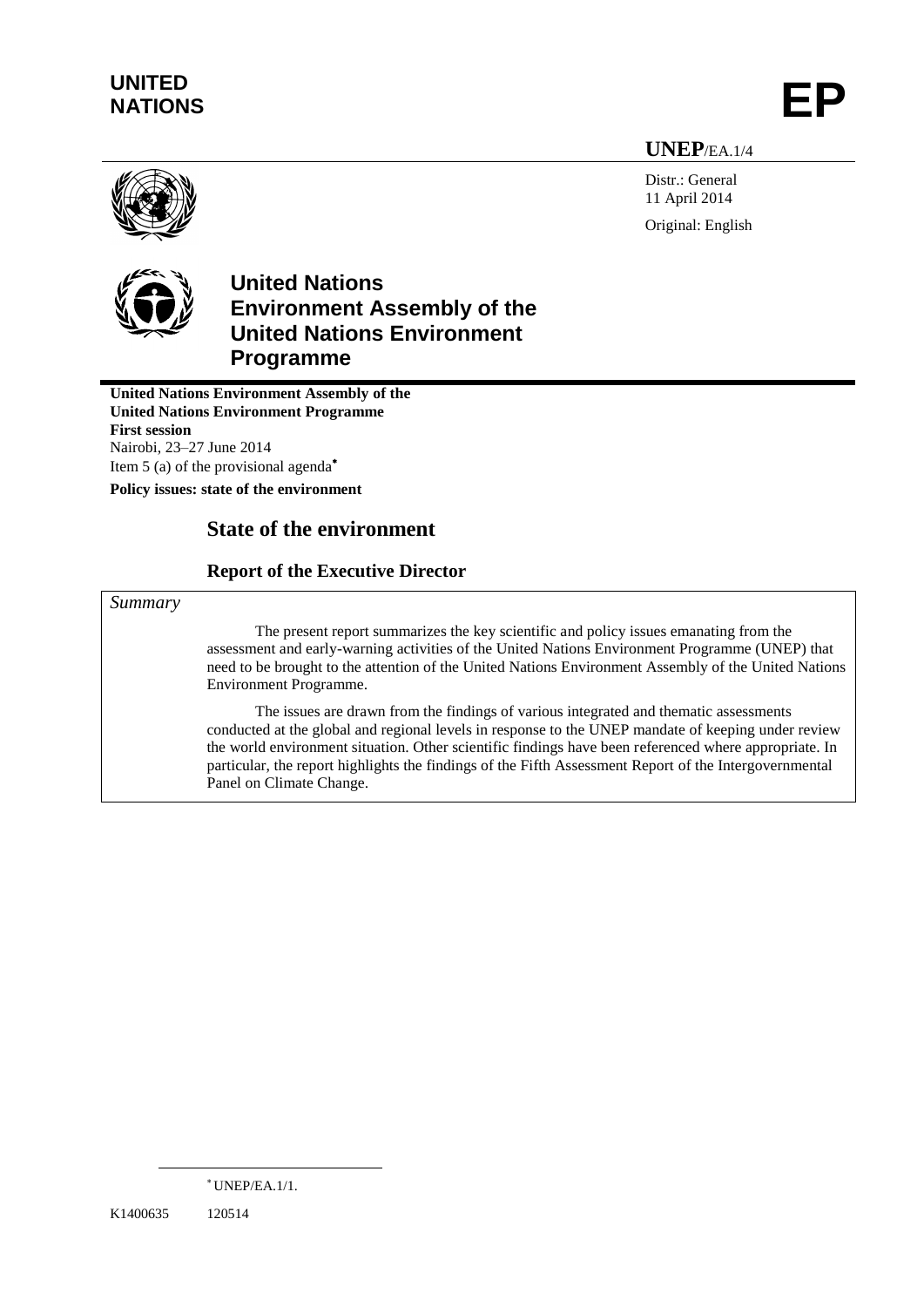# **I. Background**

1. The aim of the present report is to provide the United Nations Environment Assembly of the United Nations Environment Programme (UNEP) with an overview of recent scientific assessment findings, focusing on key policy issues at the global and regional levels, in accordance with the core mandate of UNEP to keep the world environmental situation under review.

2. It should be noted that, to inform its deliberations at its first session, the United Nations Environment Assembly will have before it a number of interrelated documents on various initiatives and processes related to the aforementioned core mandate. These include, in particular, the following documents:

(a) Report of the Executive Director on strengthening the science-policy interface (UNEP/EA.1/2/Add.1);

(b) Report of the Executive Director on support structures and processes for keeping the world environment situation under review, including progress on UNEP Live (UNEP/EA.1/4/Add.1);

(c) Note by the secretariat on the 2014 UNEP Year Book (UNEP/EA.1/2/INF/2);

(d) Note by the secretariat on the Eye on Earth initiative (UNEP/EA.1/2/INF/11);

(e) Note by the secretariat on the Programme of Research on Climate Change Vulnerability, Impacts and Adaptation (PROVIA) (UNEP/EA.1/2/INF/12);

(f) Note by the secretariat on the GEMS/Water Programme: status report and pathways to the future (UNEP/EA.1/2/INF/13);

(g) Note by the secretariat on proposed procedures to enhance future assessment processes (UNEP/EA.1/2/INF/14).

3. As the principal body for the environment in the United Nations system, UNEP has a mandate to keep the global environment and causes of environmental impacts under review. UNEP operates at the science-policy interface by ensuring that knowledge flows to and from a global network of knowledge into policy action for the benefit of societies. This knowledge is sourced from relevant communities of practice, research institutions and local, indigenous and traditional knowledge holders.

4. Assessments are the building blocks for keeping the world environment under review and provide a means of enabling policymakers to reach informed decisions. These assessments should be based on relevant, reliable and timely data and information and be peer-reviewed in keeping with the principles of sound science. The temporal, thematic and spatial coverage of assessments often lacks coherence, however, in that gaps exist in the assessment landscape in parallel with overlapping assessment processes, as assessments are conducted by various stakeholders.

5. UNEP must also respond to the challenges of poverty eradication and living within sustainable limits, emerging from accelerating global megatrends. This requires improved structural and social processes as part of a modern knowledge-based society to inform integrated goal-setting and the formulation of environmental policy targets across relevant spatial and temporal scales. It will build on inclusive knowledge production and management relying on broad and flexible stakeholder participation and partnerships. UNEP will use the synergies generated by interaction between the UNEP Live web-based platform, the integrated assessment processes and the sixth report in the Global Environment Outlook series (GEO-6) to provide relevant user-driven information on sustainable development with human well-being at the centre. As environmental change has an enormous impact on sustainable development, there is a pressing need for an integrated approach to goal-setting and implementation, and environmental sustainability must be embedded in the sustainable development goals.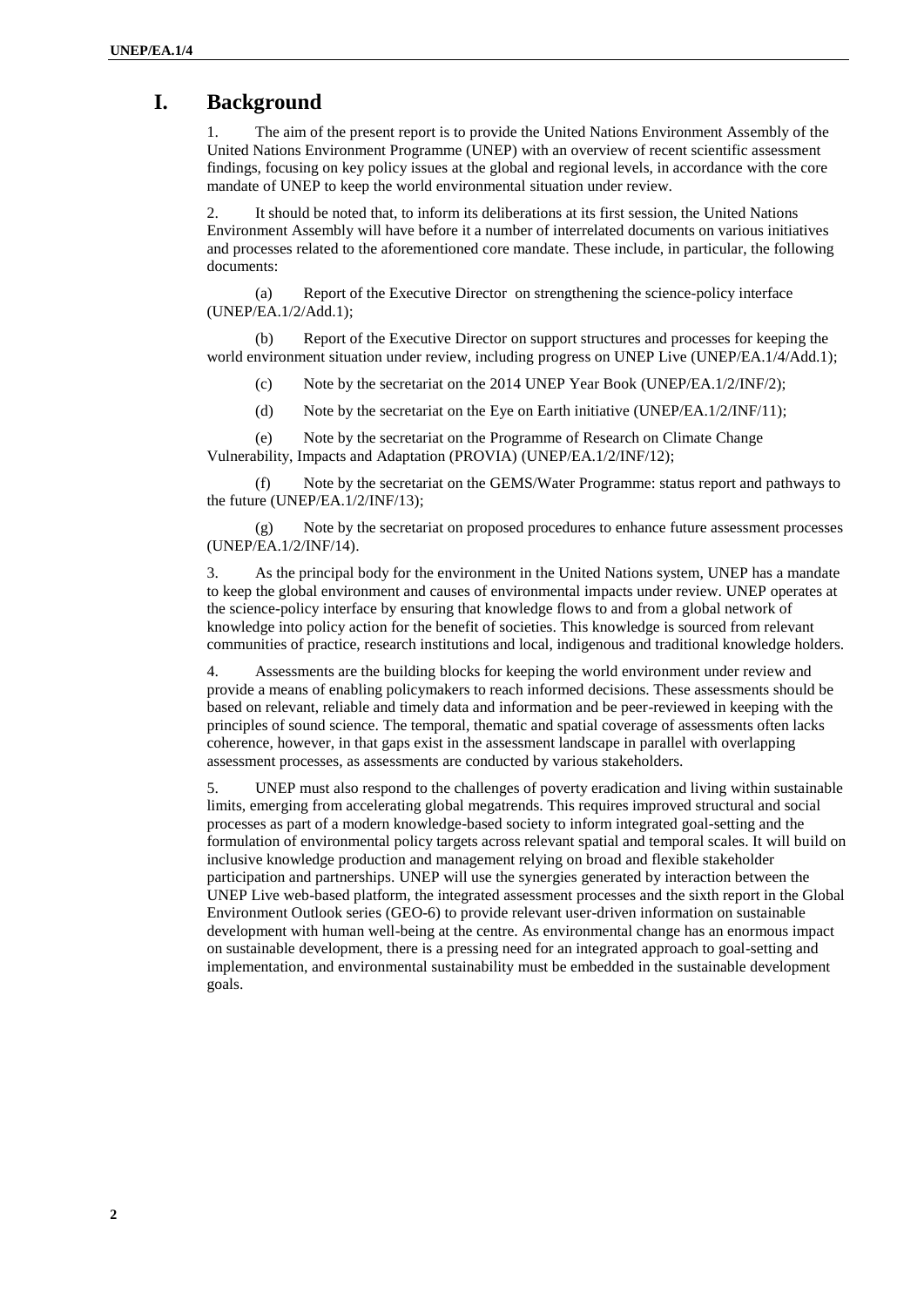# **II. Summary of findings of assessments conducted at the global, regional and subregional levels since the twenty-seventh session of the Governing Council/Global Ministerial Environment Forum**

### **A. Global assessments**

6. The terrestrial system provides the basis for all human societies and their economic activities. People need clean air to breathe, safe water to drink, healthy food to eat, energy to produce and transport goods, and natural resources that provide the raw materials for all these services. However, the activities of the 7.06 billion people alive today (compared with a world population of only 3.85 billion in 1972)<sup>1</sup> are intensifying stresses on the Earth's system beyond its capacity to absorb wastes and neutralize the adverse effects on the environment. In fact, the depletion and degradation of a number of key natural resources have already constrained conventional development in some parts of the world.

7. The fifth report in the UNEP Global Environment Outlook series,  $\text{GEO-5}$ <sup>2</sup> and subsequent global assessments, show environmental degradation continuing worldwide. Critical thresholds across the globe, including in specific localities, have been exceeded or are close to being exceeded. These changes have been increasingly showing serious consequences for human well-being.

### **1. Climate change**

 $\overline{a}$ 

8. Climate change presents the global community with one of the most serious challenges to achieving development goals. The potential impacts from climate change are unlikely to be avoided on the basis of current emission reduction pledges. Despite attempts to develop low-carbon economies in a number of countries, atmospheric concentrations of greenhouse gases continue to increase to levels likely to push global temperatures beyond the internationally agreed limit of 2°C above the pre-industrial average temperature. In 2013 and 2014, the Intergovernmental Panel on Climate Change (IPCC) released three components of its Fifth Assessment Report.

9. The report of IPCC Working Group I, entitled *Climate Change 2013: The Physical Science Basis*, provides a comprehensive update of the scientific understanding of the physical science basis of climate change and represents a firm foundation for consideration of the impacts of climate change on human and natural systems and ways of meeting the climate change challenge. The report reaches the following key conclusions:

(a) Warming of the climate system is indisputable and, since the 1950s, many of the changes observed over periods ranging from decades to millenniums are without precedent. The atmosphere and ocean have warmed, the amounts of snow and ice have diminished, the sea level has risen, and the concentrations of greenhouse gases have increased;

(b) Total radiative forcing is positive, and has led to an uptake of energy by the climate system. The largest contribution to total radiative forcing is caused by the increase in the atmospheric concentration of carbon dioxide since 1750;

Improved understanding of the climate system has demonstrated that these phenomena – increasing greenhouse gas concentrations in the atmosphere, positive radiative forcing and observed warming – are due to human influence;

(d) Continued emissions of greenhouse gases will cause further warming and changes in all components of the climate system. Limiting climate change can only be achieved through substantial and sustained reductions of greenhouse gas emissions.

10. The IPCC Fifth Assessment Report also showed that the land and ocean surface temperature has increased globally by nearly 1°C since 1901 (reaching a global average of 0.89°C) mainly as a result of anthropogenic activities. In parts of Africa, Asia, North America and South America, however, surface temperatures rose by as much as  $2.5^{\circ}$ C between 1901 and 2012. Urban areas have also seen heightened temperature rise, as altered storage and transfer of heat, water and airflow lead to the formation of urban heat islands. A recent study demonstrates that, although a recent slowdown in surface warming has been observed, most likely as a result of cooling of the Pacific due to

<sup>&</sup>lt;sup>1</sup> See UNEP Yearbook 2013, available at www.unep.org/pdf/uyb\_2013\_new.pdf.

<sup>2</sup> Available at www.unep.org/geo/pdfs/geo5/GEO5\_report\_full\_en.pdf.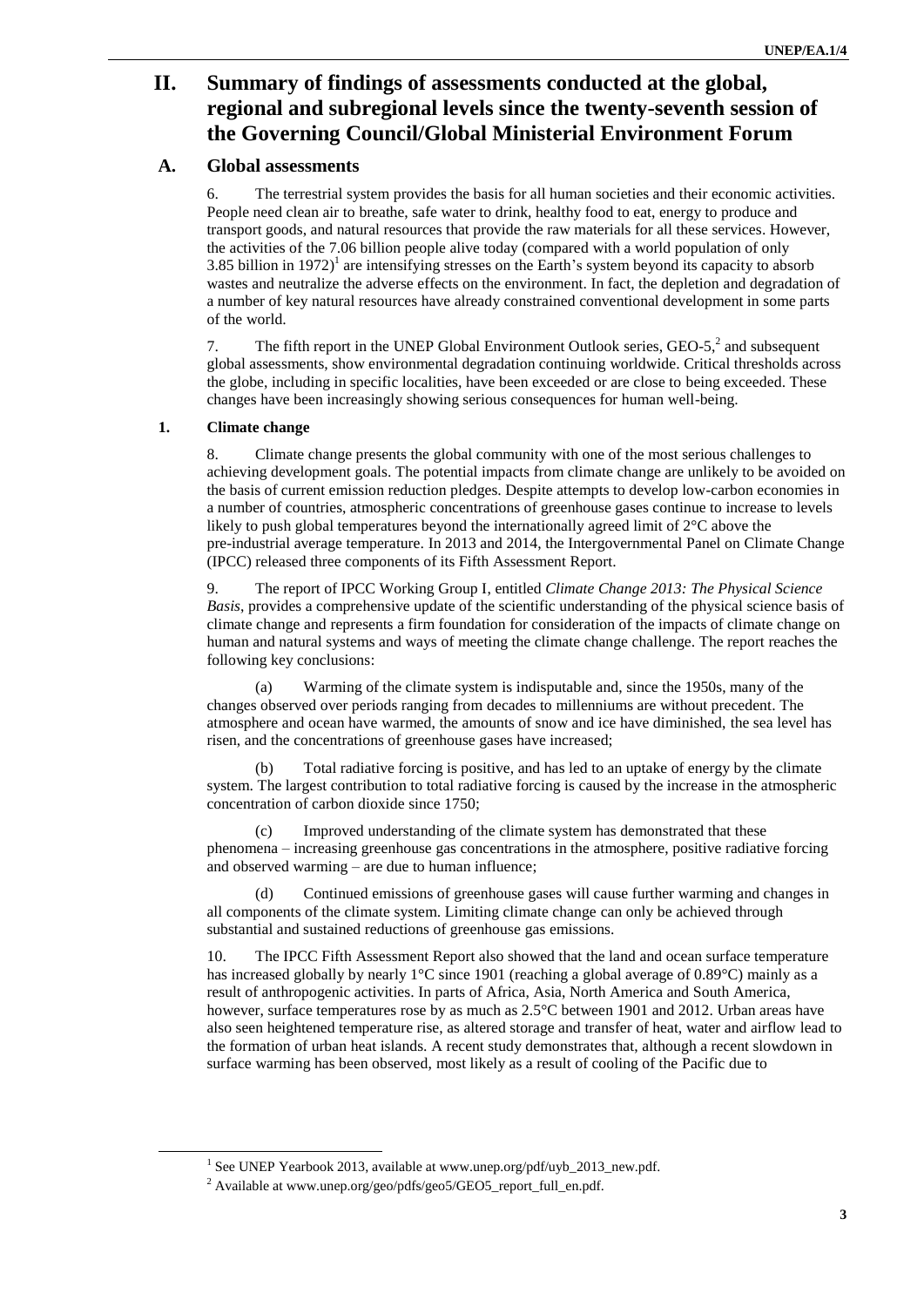strengthening of trade winds, rapid warming is expected once wind trends abate.<sup>3</sup> IPCC predicts that a global mean temperature change of between  $+0.3^{\circ}$ C and  $+0.7^{\circ}$ C is likely between 2016 and 2035.

11. In 2014, two additional components of the Fifth Assessment Report were issued, namely: the IPCC Working Group II contribution, entitled *Climate Change 2014: Impacts, Adaptation and Vulnerability*, released in March 2014, in Yokohama, Japan; and the IPCC Working Group III contribution, entitled *Climate Change 2014: Mitigation of Climate Change*, released in April 2014, in Berlin. The *Synthesis Report* is to be considered in Copenhagen in October 2014.

12. The report *Climate Change 2014: Impacts, Adaptation and Vulnerability* details the impacts of climate change to date, the future risks from a changing climate, and the opportunities for effective action to reduce risks. The following are some key conclusions of the report:

(a) Observed impacts of climate change have already affected agriculture, human health, ecosystems on land and in the oceans, water supplies and people"s livelihoods. The impacts are being felt from the tropics to the poles, from small islands to large continents, and from the wealthiest countries to the poorest;

(b) Responding to climate change involves making choices about risks in a changing world. The nature of the risks of climate change is increasingly clear, though climate change will also continue to produce surprises;

(c) Adaptation in order to reduce the risks from a changing climate is now starting to occur, but with a stronger focus on reacting to past events than on preparing for a changing future;

Future risks from a changing climate depend strongly on the level of future climate change. Increasing magnitudes of warming will also increase the likelihood of severe and pervasive impacts that may be surprising or irreversible.

13. The summary for policymakers of the Working Group III contribution to the Fifth Assessment Report was approved and its underlying scientific/technical assessment was accepted by member Governments at the twelfth session of the Working Group, held in Berlin from 7 to 11 April 2014. Working Group III concluded that:

(a) The concentration of greenhouse gases grew more quickly during the last decade than in each of the previous three decades. Carbon dioxide emissions from fossil fuel combustion and industrial processes contributed about 78 per cent of the total greenhouse gas emission increase from 1970 to 2010, with a similar percentage contribution for the period 2000–2010. Without additional efforts to reduce such emissions beyond those in place today, emissions growth is expected to persist, driven by growth in global population and economic activities;

(b) Mitigation scenarios in which it is likely that the temperature change caused by anthropogenic greenhouse gas emissions can be kept to less than 2°Celsius relative to pre-industrial levels are characterized by atmospheric concentrations of greenhouse gases in 2100 of about 450 parts per million carbon dioxide equivalent;

(c) To have a good chance of limiting the increase in global mean temperature to  $2^{\circ}$ C in this century will require that global greenhouse gas emissions be lowered by 40–70 per cent from 2010 levels by mid-century and to near-zero gigatons of carbon dioxide equivalent, or even lower, by the end of the century;

(d) Delaying mitigation efforts beyond those in place today through 2030 will probably increase substantially the difficulty of moving to low emissions levels in the long term and to narrow the range of options for maintaining temperature change below 2°C.

14. The Emissions Gap Report, an annual assessment of the adequacy of pledges by parties to the United Nations Framework Convention on Climate Change to keep the world on track to meet the 2°C target, is coordinated by UNEP and released as negotiators prepare to meet for the Conference of the Parties. The assessment is based on a host of new studies and brings new light to bear on the consequences of inaction. The *Emissions Gap Report 2013* was launched in Berlin and four other cities around the world on 5 November  $2013.<sup>4</sup>$  It was also presented to parties to the Framework Convention at two side events held during the nineteenth session of the Conference of the Parties, held in Warsaw from 11 to 22 November 2013.

<sup>&</sup>lt;sup>3</sup> Matthew H. England and others, "Recent intensification of wind-driven circulation in the Pacific and the ongoing warming hiatus", *Nature Climate Change*, vol. 4, pp. 222–227 (2014).

 $4$  Beijing, Brussels, Rio de Janeiro and Washington, D.C.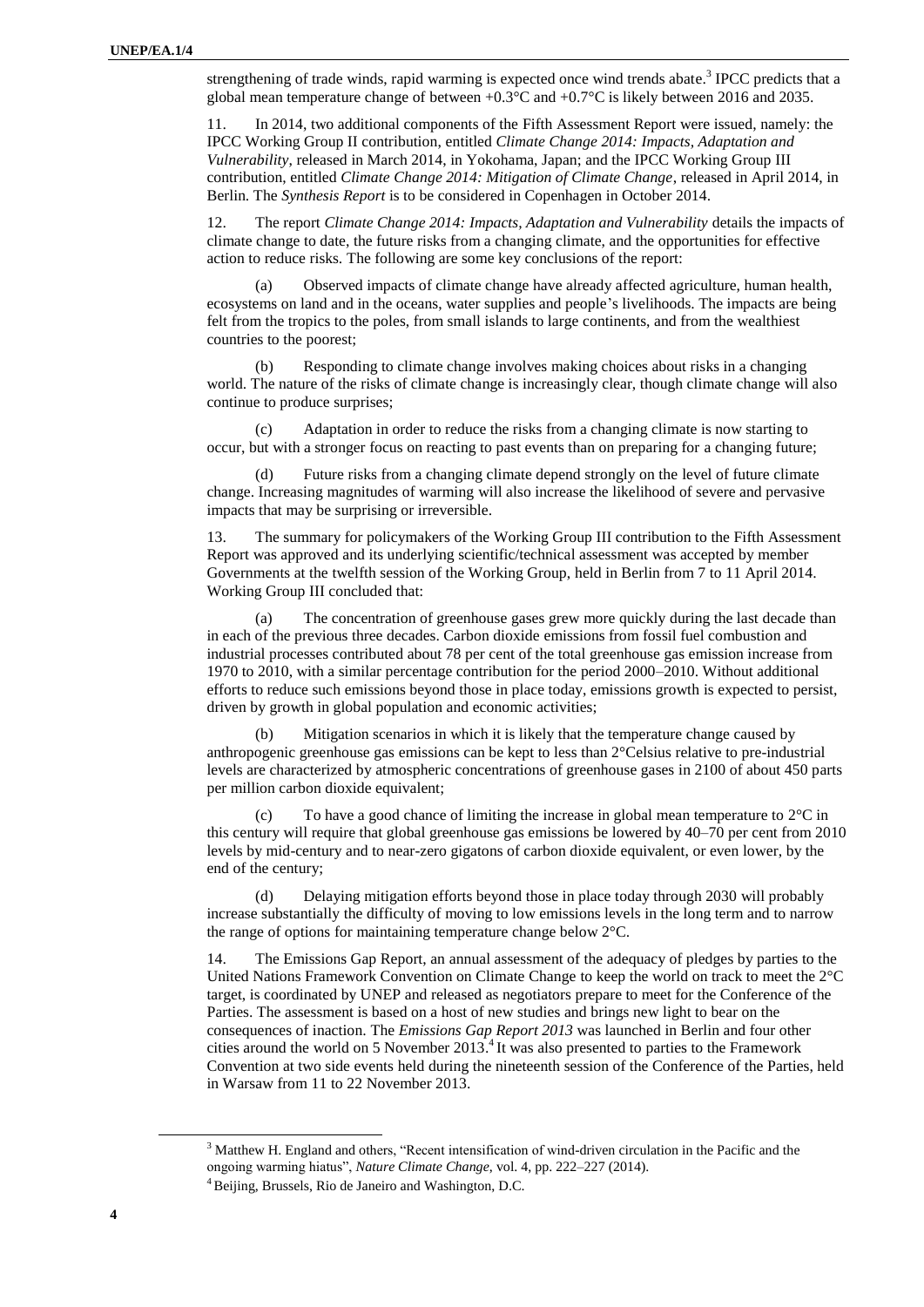15. The report<sup>5</sup> estimates current global emissions at around 50 gigatons per year of equivalent carbon dioxide, which is substantially higher than the emissions level in 2020 should be if the 2°C climate target is to be met. If all pledges are fully implemented, the emissions gap in 2020 is estimated at between 8 and 12 gigatons of carbon dioxide equivalent. The report indicates, however, that this gap can closed by a combination of actions within the Climate Convention and by stronger national and international measures, including by promoting sustainable agriculture practices, building rapid transit bus systems, legislating appliance standards and promoting international cooperative initiatives, aimed, for example, at energy efficiency, fossil fuel subsidy reform and the reduction of methane and other short-lived climate pollutants. The report also highlights the consequences of not closing the gap in 2020, which include the higher cost and greater lock-in of carbon intensive infrastructure, greater risks of economic disruption and greater risk of failing to meet the 2°C target.

16. The initial findings of the UNEP synthesis report on nitrous oxide, entitled *Drawing Down N2O to Protect Climate and the Ozone Layer*, were presented at a side event on 24 October 2013 at the Twenty-Fifth Meeting of the Parties to the Montreal Protocol on Substances that Deplete the Ozone Layer in Bangkok, and the full report was launched on 21 November 2013 at the nineteenth session of the Framework Convention on Climate Change in Warsaw. The report, which is aimed at informing policymakers and stakeholders about the impacts of nitrous oxide emissions on climate and the ozone layer and to present available opportunities for reducing emissions, shows that the continued build-up of nitrous oxide in the atmosphere will make it more difficult to achieve climate targets and will to a certain extent undermine the achievements of the Montreal Protocol in restoring the ozone layer. At the same time, however, it shows that nitrous oxide emissions can be reduced by boosting nitrogen use efficiency in the agricultural sector (making more efficient use of fertilizer, manure, and feed), installing nitrous oxide abatement technologies in nitric and adipic acid facilities in the industrial sector, reducing biomass burning, improving the fuel and combustion efficiency of household stoves, by improving the collection and treatment of wastewater and by other measures in aquaculture processes.

17. According to the report,<sup>6</sup> reducing emissions of nitrous oxide would not only produce benefits for climate and the ozone layer, but would also bring the added benefits of higher agricultural productivity, lower required agricultural inputs and a reduction in the air and water pollution associated with the release of excess nitrogen into the environment.

18. On 9 May 2013, the daily mean concentration of atmospheric carbon dioxide exceeded 400 parts per million (ppm) – the highest recorded level since measurements began at Mauna Loa Observatory in Hawaii, United States of America, in 1958. Since then, seasonally corrected monthly mean concentrations of carbon dioxide have continued to rise.

19. Application of current low-carbon technologies and existing policy options would reduce the risks posed by climate change but, ultimately, a transformation in the way energy is produced and the efficiency with which energy and other resources are used, coupled with a shift in consumption and production patterns and investment in innovation, will be required to achieve long-term climate goals.

#### **2. Energy**

20. Today, renewable energy production accounts for approximately 13 per cent of the global primary energy demand. Despite an overall decline in clean energy investments for 2013,<sup>7</sup> total installed capacity of solar photovoltaic energy increased by 43 per cent in 2013, according to the International Energy Agency's 2013 report,  $\frac{8}{3}$  and the share of renewables in primary energy use is predicted to rise to 18 per cent in 2035. The Agency reports that global bioenergy resources are more than sufficient to meet projected demand without competing with food production but cautions that managing the required land-use and implications for biodiversity will require careful planning.

#### **3. Disasters**

 $\overline{a}$ 

21. Since the start of the new millennium, 47 major conflicts and a total of 2,678 disasters have affected millions of people around the world.<sup>9</sup> These crises have destroyed infrastructure, displaced entire populations and threatened the ecosystems that support the lives of many. The impacts of these

<sup>&</sup>lt;sup>5</sup> The main messages, findings and response options contained in the report are available at the following link: www.unep.org/publications/ebooks/emissionsgapreport2013.

<sup>&</sup>lt;sup>6</sup> The main messages, findings and response options contained in the report are available at the following link: www.unep.org/publications/ebooks/UNEPN2Oreport.

<sup>&</sup>lt;sup>7</sup> See www.unep.org/pdf/GTR-UNEP-FS-BNEF2.pdf.

<sup>&</sup>lt;sup>8</sup> See chapter 6 of the World Energy Outlook 2013 at www.worldenergyoutlook.org/publications/weo-2013.

<sup>&</sup>lt;sup>9</sup> See EM-DAT: the OFDA/CRED International Disaster Database at www.emdat.be/database.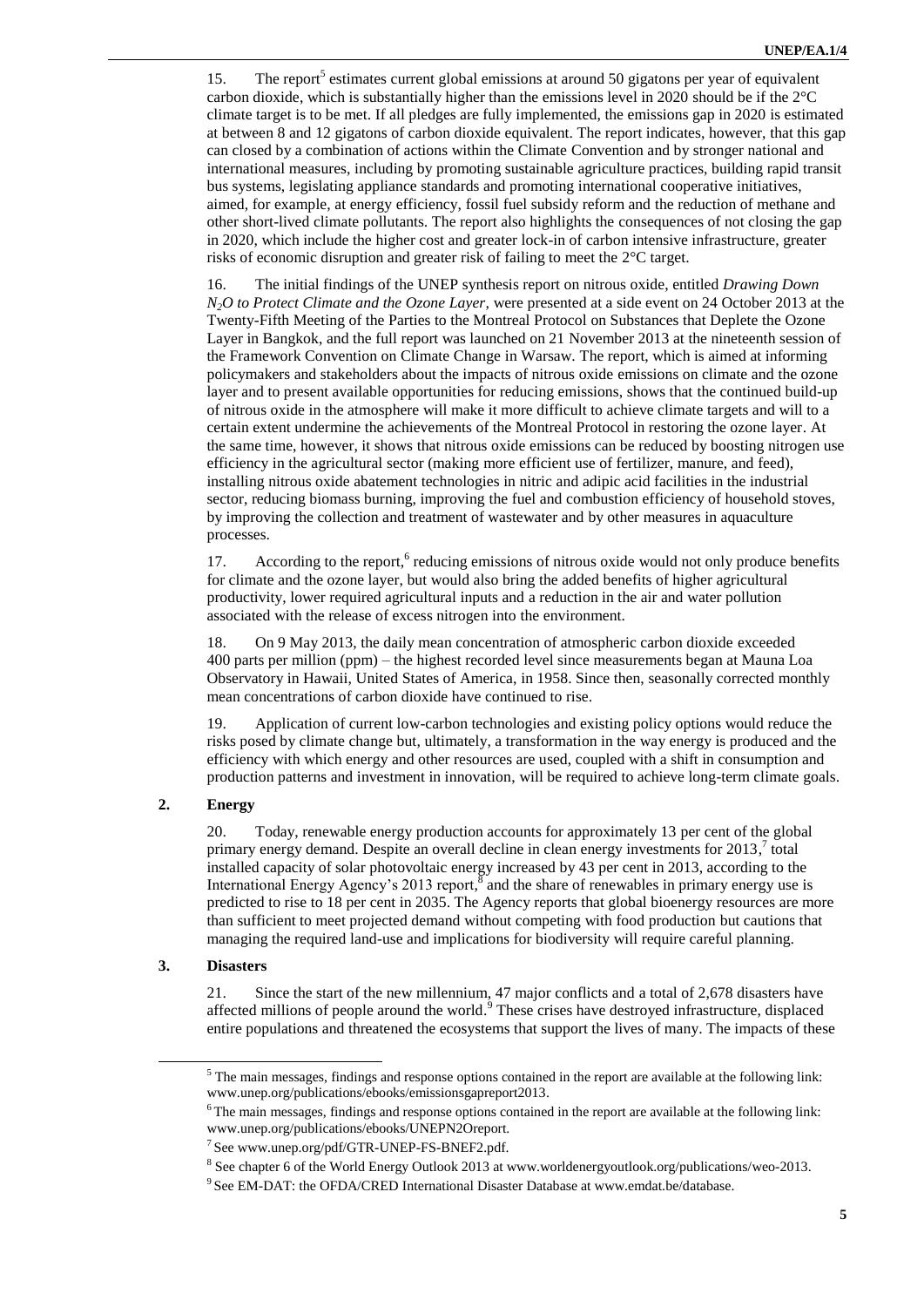crises have been disproportionately borne by the most vulnerable sectors of society, affecting livelihoods and compounding poverty.

22. Early in 2014, a number of countries have been affected by extreme weather events. The Plurinational State of Bolivia and the United Kingdom of Great Britain and Northern Ireland have experienced severe flooding, which has caused infrastructure damage and the displacement of people. Heavy snowstorms and unusually low temperatures have hit Japan and the United States of America, with cold fronts reaching much lower latitudes.

#### **4. Ecosystems**

23. The current trends in the state of our ecosystems are undermining our ability to tackle poverty, improve the health, prosperity and security of our populations, and deal with climate change, and each of these will be greatly strengthened if we correctly value the role of biodiversity in supporting the shared priorities of the international community. We can no longer see the continued loss of and changes to biodiversity as an issue separate from the core concerns of society. Substantial loss of biodiversity and the degradation and over-exploitation of habitats have already affected the provision of ecosystem functions and services, such as water regulation, and have led to the collapse of a number of fisheries. According to the fifth report in the Global Environment Outlook series (GEO-5) the number of eutrophic coastal areas has increased dramatically since 1990 – at least 415 coastal areas have exhibited serious eutrophication and only 13 of these are recovering.

24. The current trends in economic development are based on unsustainable linear economic growth, which has come at the expense of equity, natural resources and ecosystems. Many terrestrial ecosystems are being severely degraded because of the lack of proper long-term policies that address land-use decisions. Development measures often fail to recognize non-economic ecosystem functions that limit productivity and long-term ecosystem sustainability. For example, short-term financial pressures have encouraged the irrigation and subsequent salinization of vast dryland areas, making them very costly to rehabilitate for the present and future populations. Deforestation and forest degradation produce financially attractive short-term profits, but estimates prepared under the Economics of Ecosystems and Biodiversity initiative (TEEB), based on alternative accounting methods, suggest that they are costing the global economy between \$2 trillion and \$4.5 trillion a year<sup>10</sup> – more than the losses of the 2008 economic crisis.

#### **5. Forests**

25. While the rate of forest loss is slowing, it remains alarmingly high with annual forest lost, between 2000 and 2010, measured at approximately 13 million hectares.<sup>11</sup> A recent global mapping of forest cover<sup>12</sup> reports a loss of 2.3 million square kilometres and gain of only 0.8 million square kilometres from 2000 to 2012, with the tropics experiencing the greatest total loss, of 2101 square kilometres per year. Heightened interest in carbon sequestration has inspired new incentives and financing for ecosystem protection. One such opportunity – the mechanism to reduce emissions from deforestation and forest degradation in developing countries (REDD) – has emerged as an important component of a global strategy to reduce emissions while generating financial flows from North to South.

#### **6. Food security and land**

26. Food insecurity and land degradation will intensify unless increasing pressures and competing demands on land are wisely managed. Meeting this challenge will require the adoption of new economic paradigms that explicitly factor in the environment. Options leading towards a green economy<sup>13</sup> represent one such approach, which includes the principles: valuation of natural resources and environmental assets; pricing policies and regulatory mechanisms that translate these values into market and non-market incentives; and measures of economic welfare growth that are responsive to use, degradation, and loss of ecosystem goods and services. The 2013 publication entitled *Smallholders, Food Security, and the Environment*<sup>14</sup> reports that supporting smallholder farmers to play a greater role in food production and natural resource stewardship offers one of the quickest ways of lifting over 1 billion people out of poverty and sustainably nourishing a growing world population.

<sup>&</sup>lt;sup>10</sup> For example, see www.unep.org/pdf/OP\_sept/2010/EN/OP-2010-09-EN-FULLVERSION.pdf.

 $11$  See www.fao.org/docrep/013/i1757e/i1757e.pdf.

<sup>&</sup>lt;sup>12</sup> See www.sciencemag.org/content/342/6160/850.

 $13$  See the UNEP green economy initiatives (GEI) at www.unep.org/greeneconomy.

<sup>14</sup> See www.unep.org/greeneconomy.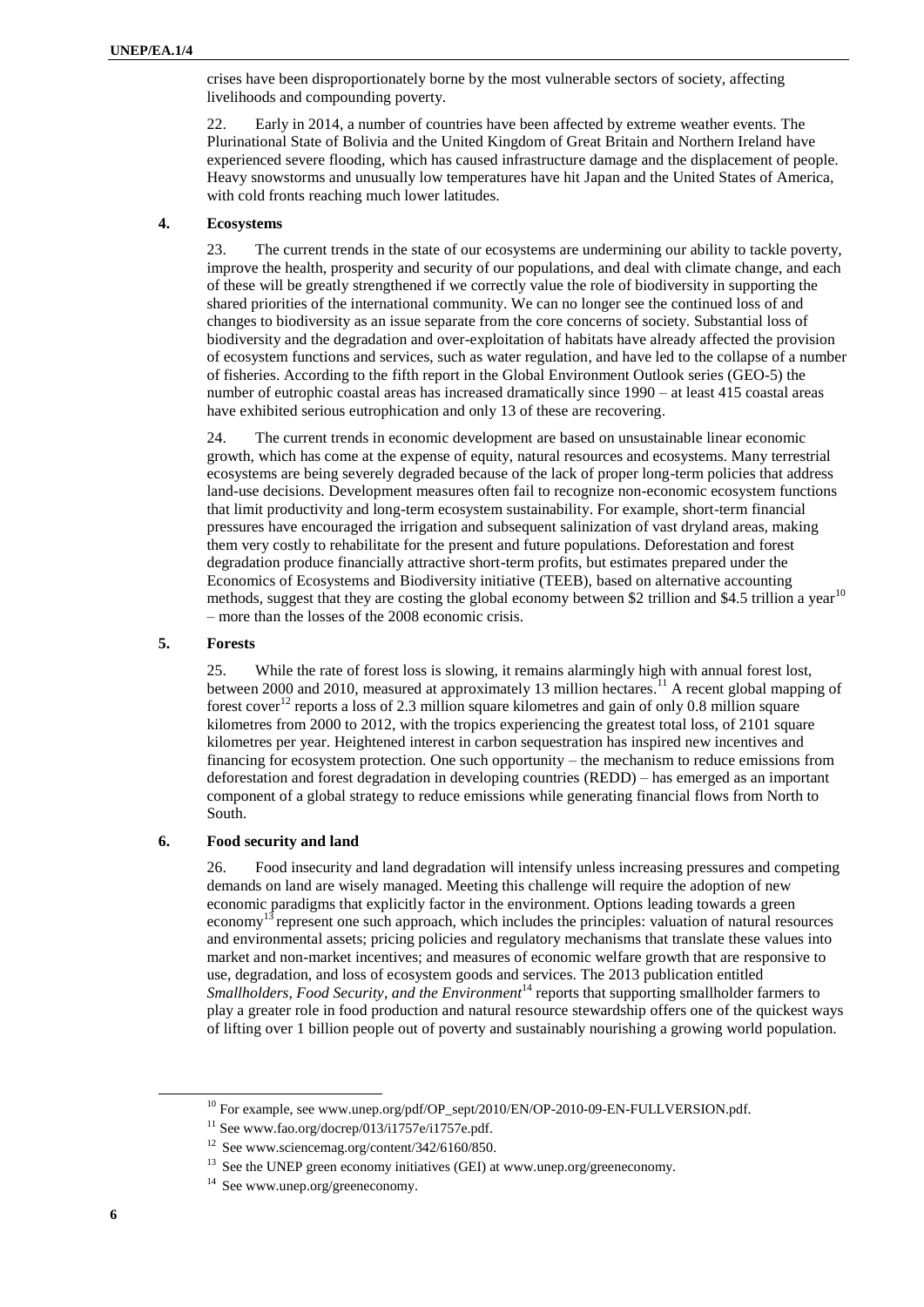27. The 2014 report of the International Resource Panel, entitled *Assessing Global Land Use: Balancing Consumption with Sustainable Supply,* <sup>15</sup> points out that up to 849 million hectares of natural land – nearly the size of Brazil – may be degraded by 2050 should current trends of unsustainable land use continue. As much as 319 million hectares of land can be saved by 2050, if the world follows a combination of measures designed to keep cropland expansion within the so-called "safe operating space" that include improving land management and land-use planning in order to minimize the expansion of built-up land on fertile soils, improving agricultural production practices to increase intensification in an ecologically and socially acceptable way, improving efficiency along the whole food chain by increasing crop yields through research and extension, and reducing food waste and spoilage by improving the transport, storage and distribution infrastructure in developing countries and by changing behaviour in wealthier societies where much food waste occurs and where a shift towards more vegetable-heavy diets will also be crucial to improving food security. It will also be necessary to reduce the subsidization of fuel crops – including the reduction and phase-out of biofuel quotas in consuming countries.

28. The report also explores how the management of land-based biomass production and consumption can be elevated towards a higher degree of sustainability across different scales: from the sustainable management of soils in the field to the sustainable management of global land use as a whole. A central question posed by the authors is to what extent global cropland can expand to serve the growing demand for food and non-food biomass, while keeping the consequences of land-use change, such as losses of biodiversity, at a tolerable level. Over the last five decades, the area used for agriculture has been expanding at the expense of forests, in particular in tropical regions. On average, 13 million hectares per year have been deforested, with significant impacts on biodiversity as well. Around 23 per cent of global soils are estimated to have been degraded. The current trends of cropland expansion, land degradation, yield stagnation, nutrient pollution and large-scale land acquisition show the urgent need to improve the management of land resources. Measures to improve productivity will not be enough to maintain sustainable levels of land use in the future but the combination of consumptionoriented measures with improved land management and restoration of degraded land may enable us to save between 161 and 319 million hectares of land by 2050.

#### **7. Fresh water**

 $\overline{a}$ 

29. Up to 90 per cent of all wastewater in developing countries flows untreated into rivers, lakes and highly productive coastal zones, threatening health, food security and access to safe drinking and bathing water.<sup>16</sup> The cumulative impacts of excessive, illegal or unregulated wastewater discharges are particularly damaging to coastal areas, since these contain some of the world"s most productive yet fragile ecosystems. The pace of increasing demands on freshwater and ocean resources must be matched by improved governance. The open oceans are a major global commons and require effective international cooperation and governance. Most human and environmental water problems result from inadequate governance involving policy, institutional, financial and stakeholder issues. Integrated management approaches to these constraints require time and resources if they are to succeed. They need the enhanced integration of policies and institutions between sectors and governance levels, implementation and enforcement of relevant agreements and goals, and improved monitoring and resolution of transboundary issues. Good governance, including stakeholder and private sector participation and gender considerations, is critical to increasing social and environmental resilience and sustainability.

#### **8. Coastal and marine resources**

30. The many challenges facing coral reefs were highlighted in the 2012 UNEP Foresight Process on emerging environmental issues for the twenty-first century. One fifth of the world"s coral reefs have been lost, and more than 60 per cent are under immediate and direct threat from over-harvesting, pollution arising from land-based activities, including nutrients, sediments, and sewage, and physical alteration and destruction of habitat as a result of poorly managed coastal development. <sup>17</sup> Invasive alien species constitute a further grave threat, as illustrated by the introduction of Indo-Pacific lionfish

[http://gcrmn.org/?post\\_type=gcrmn-publication&p=153;](http://gcrmn.org/?post_type=gcrmn-publication&p=153) Burke and others (2011), *Reefs at Risk Revisited*, available at www.wri.org/publication/reefs-risk-revisited.

<sup>15</sup> See www.unep.org/resourcepanel/Portals/24102/PDFs//Full\_Report-

Assessing Global Land UseEnglish (PDF).pdf.

<sup>16</sup> See www.unep.org/pdf/SickWater\_screen.pdf.

<sup>17</sup> C. Wilkinson (ed.) (2008), *Status of Coral Reefs of the World 2008*, available at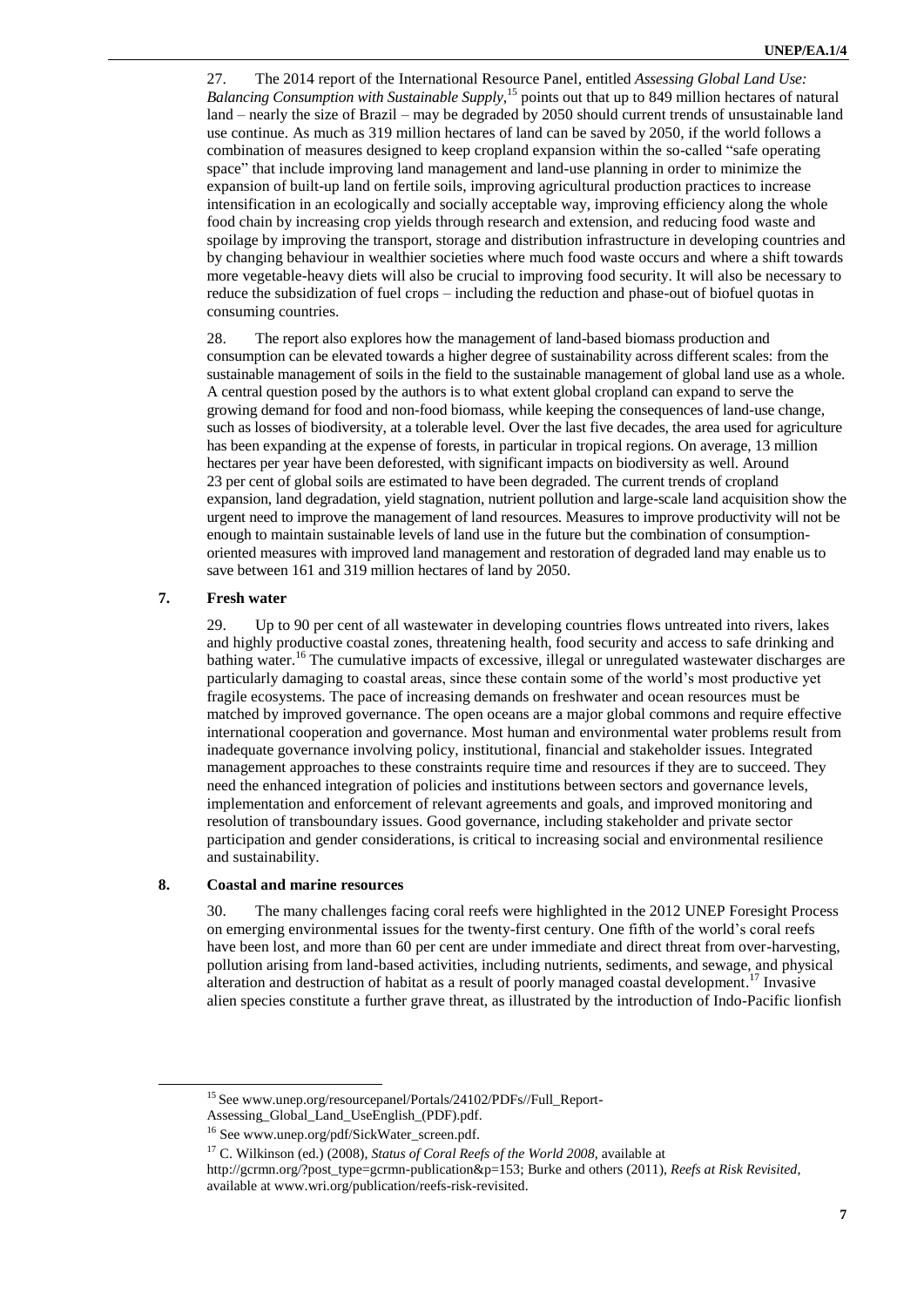to the Caribbean.<sup>18</sup> This undermines the integrity and service provision of coral reefs and threatens food security, the health and well-being of coastal people, and the economies of many countries. It also reduces the ability to withstand and adapt to increasing climate change. Repeated coral bleaching (a stress response caused by above-average sea surface temperatures that can lead to mortality) has been recorded in most regions since the mass mortality in 1998. While strong recovery has been seen in some areas where direct stress is low,  $19$  recovery is stalled or weak where there are substantial human pressures.

31. Evidence is also beginning to emerge of coral sensitivity to ocean acidification, with decline in coral calcification rates and potentially significant ecological and economic implications. Recent detailed analysis of long-term coral reef data in the Caribbean<sup>20</sup> shows that, while Caribbean live coral cover overall has seen drastic decline in the past 40 years, there is enormous variability among reef locations. Coral abundance today is strongly correlated with the history of overfishing and abundance of the sea urchin *Diadema antillarum* prior to its mass mortality in 1983–1984**,** whereas the correlation with the incidence of hurricanes or outbreaks of coral bleaching and disease is weaker. This provides further evidence that ecosystem management has a significant impact on the condition of coral reefs during climate change too. Ensuring the continued provision of coral reef ecosystem services requires ecosystem-based management that addresses multiple threats in an integrated manner and builds resilience in the face of climate change, including through the enhanced policy application of assessments of coral reef status and trends and also through ecosystem service values.

32. The largest ever under-ice algal bloom was recorded in the Arctic in 2012 by the National Aeronautics and Space Administration (NASA) of the United States of America, under its multi-year ship-borne project on the impacts of climate on the ecosystems and chemistry of the Arctic Pacific environment [\(ICESCAPE\)](https://www.espo.nasa.gov/icescape/). Since then many other related phenomena have been observed.<sup>21</sup> The key driver of under-ice algal blooms is thought to be climate change, via its impact on the thinning of sea ice and surface meltwater, which allows higher light penetration into under-ice waters, leading to much greater phytoplankton densities than expected. Changes in river discharge patterns and the concentration of nutrients entering Arctic waters from land are also likely to reinforce this phenomenon in future, in particular in coastal areas. Although the effects of algal blooms on Arctic ecosystems are yet to be studied in detail, food chains involving migratory species of mammals, birds and fish, together with species affected by oxygen conditions on the sea bottom, are likely to change. Decreases in the extent and thickness of sea ice are thought to be an driving force behind marine and terrestrial ecological dynamics, influencing productivity, species interactions, population mixing, gene flow and pathogen and disease transmission.

33. UNEP, as part of its function as secretariat for the Global Partnership on Marine Litter, has been paying particular attention to the emerging issue of microplastics. Plastic debris may enter the ocean directly, or it may find its way there via other water bodies or the atmosphere. The key to stemming flows of plastic debris into the ocean is to prevent this debris entering the environment. Based on the limited data available, there appears to have been a significant increase in concentrations of microplastics in surface waters of the ocean over the past four decades. A large number of plastic materials are currently being applied in personal care and cosmetic products for a variety of purposes. They tend not to be filtered out during sewage treatment, but released directly into the ocean or other water bodies such as lakes and rivers.

34. Across the world, recent scientific meta-analyses of carbon sequestration and storage in coastal ecosystems have estimated that carbon dioxide emissions from the degradation and clearing of coastal ecosystems are significant. Between some 0.15 and 1.02 Pg (billion tons) of carbon dioxide are being

<sup>18</sup> Gómez Lozano and others (2012), *Regional Strategy for the Control of Invasive Lionfish in the Wider Caribbean*, available from www.icriforum.org/icri-documents/icri-publications-reports-andposters/lionfish\_strategy.

<sup>19</sup> C. Wilkinson (ed.) (2008), *Status of Coral Reefs of the World 2008*, available at

[http://gcrmn.org/?post\\_type=gcrmn-publication&p=153;](http://gcrmn.org/?post_type=gcrmn-publication&p=153) Burke and others (2011), *Reefs at Risk Revisited*, available at www.wri.org/publication/reefs-risk-revisited.

<sup>20</sup> Jackson and others, *Status and Trends of Caribbean Coral Reefs 1969–2012* (Global Coral Reef Monitoring Network (GCRMN), International Union for Conservation of Nature (IUCN), International Coral Reef Initiative (ICRI), UNEP) (in press).

<sup>&</sup>lt;sup>21</sup> See ["Massive phytoplankton blooms under Arctic sea ice"](http://www.sciencemag.org/content/336/6087/1408) (DOI: 10.1126/science.1215065, Arrigo and others, 2012); ["Ecological consequences of sea-ice decline"](http://www.sciencemag.org/content/341/6145/519.abstract) (DOI*:* 10.1126/science.1235225, Post and others, 2013); ["Export of algal biomass from the melting Arctic sea ice"](http://www.sciencemag.org/content/336/6087/1408) (DOI: 10.1126/science.1231346, Boetius and others, 2013).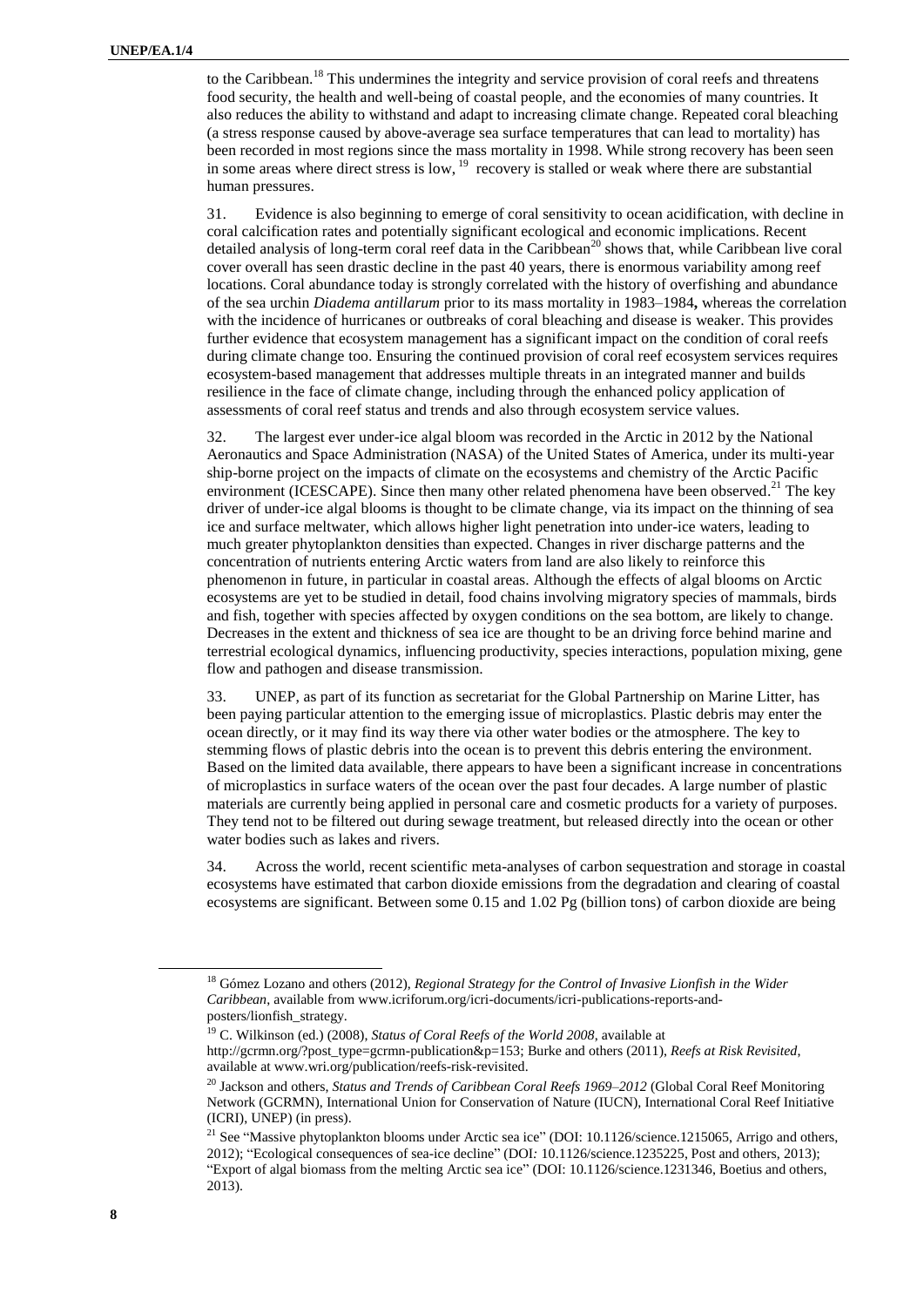released annually, equivalent to 3–19 per cent of those from deforestation globally, and these result in economic damage costing between \$6 billion and \$42 billion annually.<sup>22</sup>

#### **9. Chemicals**

35. The way in which the world manages chemicals will play a key role in the transition to an inclusive green economy and the realization of a sustainable twenty-first century. The *2013 Global Chemicals Outlook*<sup>23</sup> draws attention to the increasing production and consumption of chemicals currently occurring in developing countries and countries with economies in transition. Detailed data on waste are lacking because of the absence of pollution release and transfer registries in developing and transition countries. The increasing production, use and disposal of chemicals have significant implications for the environment and human health. Effects on ecosystem resources include the contamination of air, water, and soil, with adverse impacts on food sources and wildlife, together with human health effects. In this context, it is necessary to consider policy approaches to ensure that chemicals are produced and used in ways that minimize impacts on health and the environment. Failure to adopt sound chemicals management can entail massive economic costs and, conversely, sound chemicals management can yield significant economic benefits in terms of economic development, poverty reduction and, crucially, reduced risks to human health and the environment.

36. Effective management of these issues can be achieved by further promoting synergies among multilateral environmental agreements in terms of administrative, logistical and programme integration; strengthening international and national chemical control activities, including through legislation to address gaps in the current chemicals-related multilateral environmental agreements; mainstreaming sound chemicals management into multilateral and bilateral economic assistance programmes; and fostering public-private partnerships to promote the implementation of sound chemical management policies and strategies as a contribution to economic development plans and processes.

#### **10. Resource efficiency**

37. The global use of natural resource materials increased by over 40 per cent between 1992 and 2005, from about 42 billion to nearly 60 billion tons.<sup>24</sup> On a per capita basis, this represented an increase of 27 per cent. Among the four major material groups (biomass, fossil fuels, ores and industrial minerals, and construction minerals) there has been a major increase – some 80 per cent – in the extraction of construction minerals, followed by an increase of close to 60 per cent in that of ores and industrial minerals. The global primary production of metals accounts for a large share, measuring between 7 and 8 per cent, of the world"s total energy use and causes severe local environmental impacts. A continued global rise in metals demand is currently predicted for the decades ahead, as a consequence of urbanization and the building of infrastructure in developing countries that will further increase the environmental impacts of metal production. <sup>25</sup> What economies worldwide need is the absolute decoupling of the environmental pressure associated with resource consumption from economic growth**.** This will be easier to achieve to the extent that resource use itself becomes more efficient.

#### **11. Nutrients**

 $\overline{a}$ 

38. In 2013, the Global Partnership on Nutrient Management released a global overview of nutrient management entitled *Our Nutrient World: The challenge to produce more food and energy*  with less pollution.<sup>26</sup> The overview highlights the manner in which humans have massively altered the natural flows of nitrogen, phosphorus and other nutrients and caused a web of water and air pollution that is damaging human health, causing toxic algal blooms, killing fish, threatening sensitive ecosystems and contributing to climate change. Since the 1960s, human use of synthetic nitrogen fertilizers has increased ninefold globally, while phosphorus use has tripled. A further substantial increase, of between 40 and 50 per cent, is expected over the next 40 years, driven by the need to feed the growing world population and by current trends in dietary lifestyles, with the increasing consumption of animal products. These changes will exacerbate current environmental problems

<sup>&</sup>lt;sup>22</sup> Pendleton and others, "Estimating global 'blue carbon' emissions from conversion and degradation of vegetated coastal ecosystems", PLoS ONE; vol. 7, issue 9, September 2012.

<sup>23</sup> See http://www.unep.org/chemicalsandwaste/Portals/9/Mainstreaming/GCO/

The%20Global%20Chemical%20Outlook\_Full%20report\_15Feb2013.pdf.

<sup>24</sup> www.unep.org/geo/pdfs/keeping\_track.pdf.

 $25$  See the 2013 International Resource Panel (IRP) report, available at

www.unep.org/resourcepanel/Publications/EnvironmentalChallengesMetals/tabid/106142/Default.aspx.

<sup>&</sup>lt;sup>26</sup> [www.gpa.unep.org/index.php/global-partnership-on-nutrient-management/publications-and-resources/](http://www.gpa.unep.org/index.php/global-partnership-on-nutrient-management/publications-and-resources/%0bglobal-partnership-on-nutrient-management-gpnm/143-our-nutrient-world) [global-partnership-on-nutrient-management-gpnm/143-our-nutrient-world.](http://www.gpa.unep.org/index.php/global-partnership-on-nutrient-management/publications-and-resources/%0bglobal-partnership-on-nutrient-management-gpnm/143-our-nutrient-world)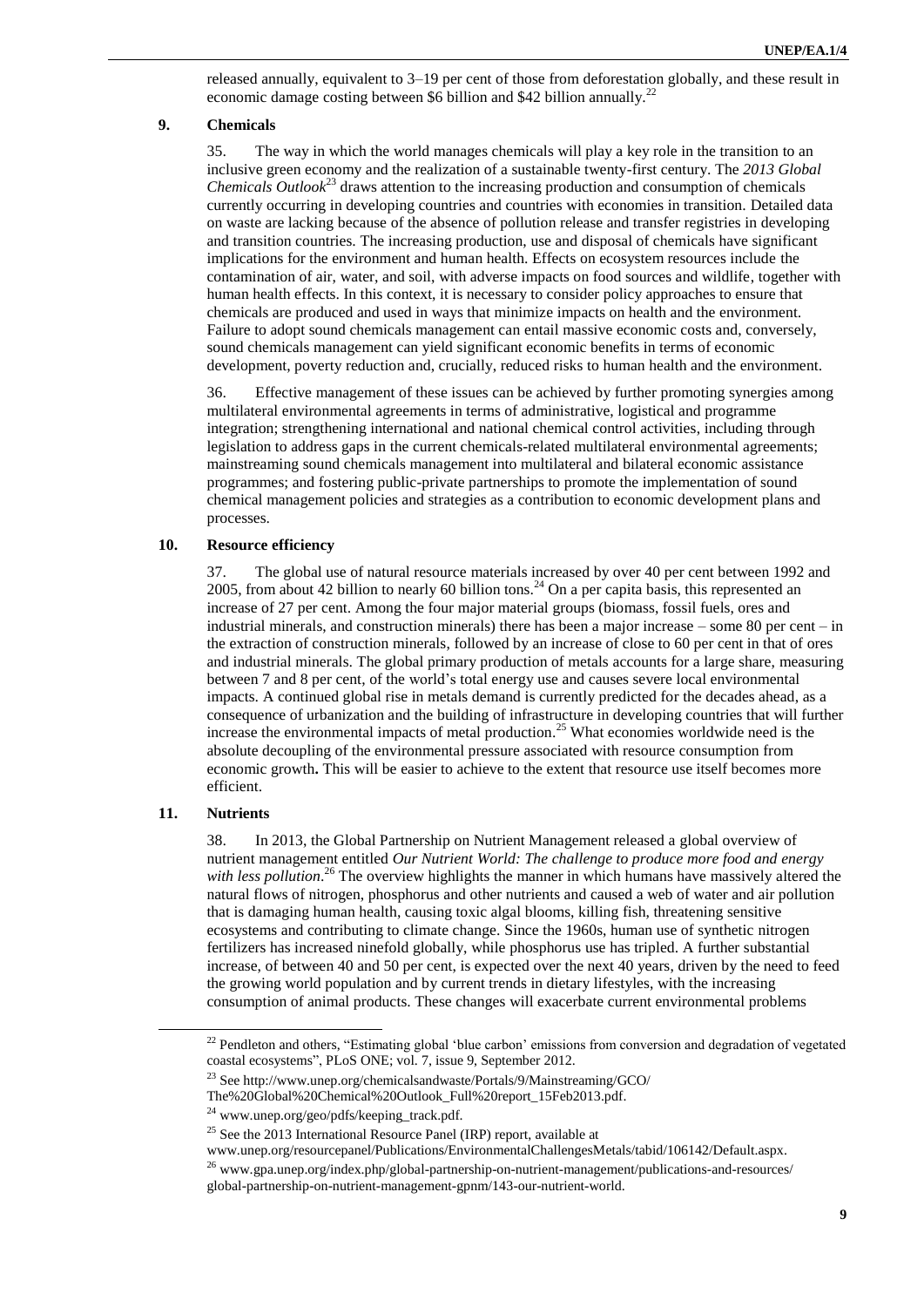unless urgent action is taken to improve the efficiency of nitrogen and phosphorus use and to re-evaluate future per capita food consumption patterns.

39. The efficiency of nutrient use is very low. On average, over 80 per cent of the nitrogen and between 25 and 75 per cent of the phosphorus consumed end up being lost into the environment, wasting the energy used to prepare them and causing pollution through emissions of the greenhouse gases nitrous oxide and ammonia into the atmosphere, plus losses of nitrate, phosphate and organic nitrogen and phosphorus compounds into water. A 20 per cent improvement in nutrient use efficiency by 2020 would reduce the annual use of nitrogen fertilizer by 20 million tons, which could provide a net saving of around £110 billion (approximately \$200 billion) per year.

40. There is an urgent need to develop joined-up approaches that optimize the planet"s nutrient cycles for delivery of our food and energy needs, while reducing threats to social and economic wellbeing, including threats to climate, ecosystem services and human health. This set of multiple connections may be termed the "nutrient nexus", where good nutrient management can be seen as making a vital contribution to all global change challenges. The consequences of not taking action include further global warming effects from increasing atmospheric nitrous oxide (a greenhouse gas which, in terms of radioactive effect, is 300 times more reactive than carbon dioxide), the continuing deterioration of water, air and soil quality, the shortening of human life, and threats to ecosystem services and biodiversity. The full damage cost has not yet been assessed, but the annual global loss of ecosystem services, including damage to fisheries from coastal nitrogen and phosphorus pollutionrelated hypoxia, alone costs an estimated \$170 billion. Making better use of nutrients will reduce these pollution threats, while improving food and energy production.

#### **B. Regional assessments**

41. Assessments conducted at the regional level are usually carried out in response to the mandates imposed by regional forums such as the African Ministerial Conference on the Environment (AMCEN) or the Council of Arab Ministers Responsible for the Environment (CAMRE). In addition to addressing regional issues, the findings of such assessments also support global assessment processes. The assessment cycle for regional assessments can vary from three years (Africa) to five years (Europe). Some regional and subregional assessments, however, are carried out on a one-off basis.

#### **1. Africa**

42. The third report in the Africa Environment Outlook series  $(ABO-3)^{27}$  was launched on 17 October 2013 during the fifth special session of AMCEN. The report reveals that 28 per cent of Africa"s disease burden is directly related to the decline in environmental integrity. Diarrhoea, respiratory infections, and malaria account for 60 per cent of all known environmentally related diseases in the region. AEO-3 draws on the latest data available on air quality, biodiversity, chemicals and waste, climate change, freshwater and sanitation and land, while emphasizing the need to update existing data on linkages between health and the environment in Africa.

43. The report *Adaptation to Climate-Change Induced Water Stress in the Nile Basin: A Vulnerability Assessment Report*<sup>28</sup> was launched on 4 September 2013 in Stockholm, during World Water Week. Climate change-induced water stress is a growing concern in the Nile basin, which provides vital resources to 238 million people in 11 countries, but risks can be reduced through building adaptation strategies into development policy, boosting transboundary cooperation and improving available data on future water availability.

#### **2. Asia and the Pacific**

44. The report entitled *Recent Trends in Material Flows and Resource Productivity in Asia and the Pacific*<sup>29</sup> was released on 24 April 2013 at the Asian and Pacific regional implementation meeting on the outcomes of the United Nations Conference on Sustainable Development, as a special contribution to the regional deliberations of its follow-up actions to the Conference. The report covers the period including the onset of the global financial crisis, and concludes that the Asian and Pacific region has surpassed the rest of the world in its consumption of materials and will continue to dominate world material flows. The region"s trade balance indicates that the current rate of exploitation of its resource base is no longer sufficient to support the region"s fast-growing economies and changing lifestyles.

 $27$  The main messages, findings and response options contained in the report are available at the following link: [www.unep.org/pdf/aeo3.pdf.](../www.unep.org/pdf/aeo3.pdf)

 $28$  The main messages, findings and response options contained in the report are available at the following link: [www.unep.org/dewa/Portals/67/pdf/Nile\\_Basin.pdf.](../www.unep.org/dewa/Portals/67/pdf/Nile_Basin.pdf)

<sup>29</sup> See www.unep.org/pdf/RecentTrendsAP(FinalFeb2013).pdf.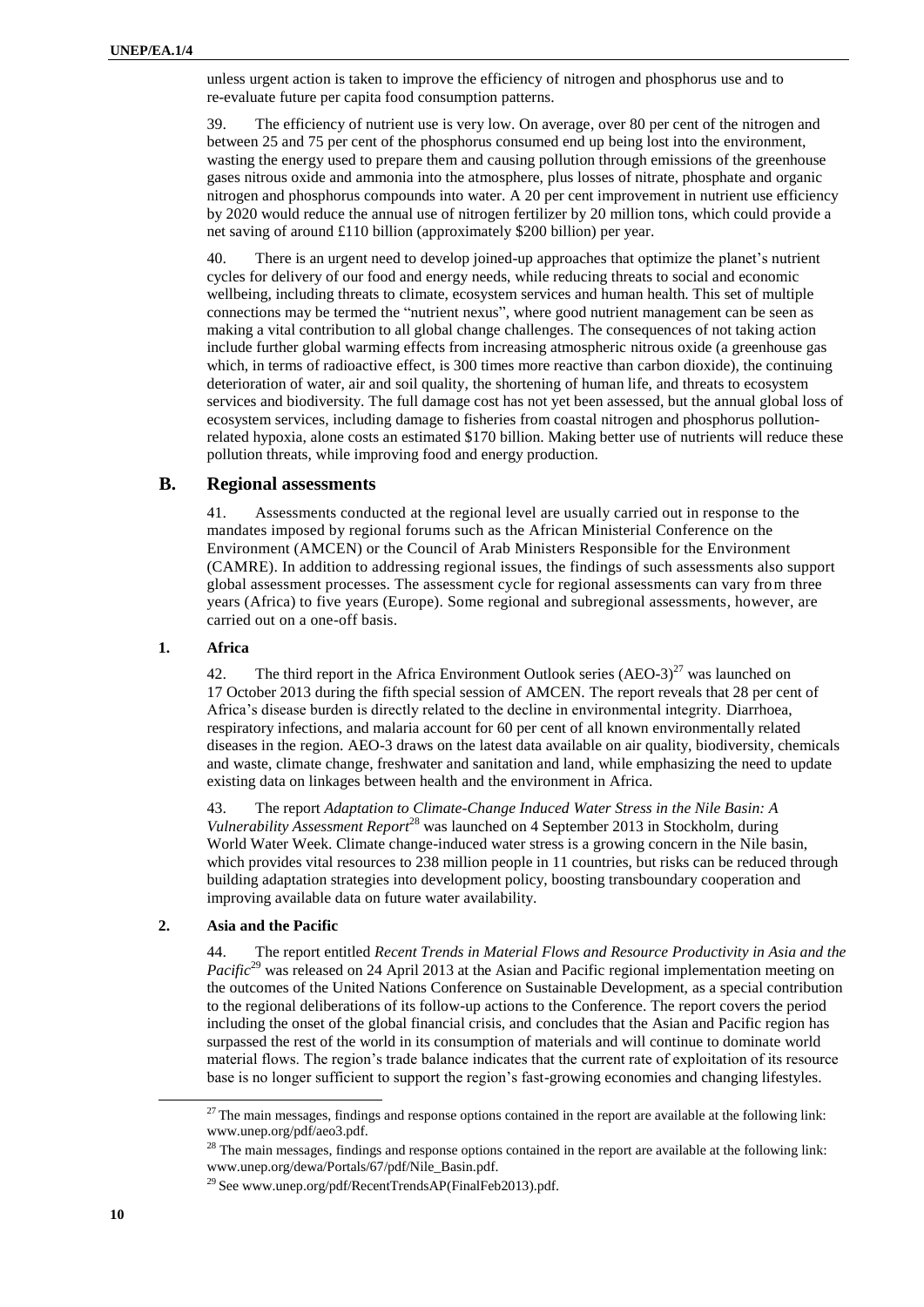Over the period from 1970 to 2008, the consumption of construction minerals increased 13.4 times, that of metal ores and industrial minerals 8.6 times, that of fossil fuels 5.4 times, and that of biomass 2.7 times. The data indicate that, at this rate, the region will be increasingly dependent on imports and unable to sustain its economies and lifestyles. The report emphasizes that the Asian and Pacific region still has ample opportunity to effect a transition of its current economic growth patterns towards green growth, and to transform its economies into truly green economies, despite the greater challenges faced by member countries.

45. Under the auspices of the South Asian Association for Regional Cooperation, UNEP collaborated with regional institutions and member countries to develop the South Asia Environment Outlook for 2013 and 2014. The South Asia subregion encompasses eight countries: Afghanistan, Bangladesh, Bhutan, India, Maldives, Nepal, Pakistan and Sri Lanka. The report undertakes to analyse environmental challenges and priorities in the context of human development and economic growth issues at both regional and national levels. It will also review the interlinkages between environmental priorities, such as climate change, land degradation, air and water pollution and the loss of biodiversity, and the drivers of environmental change such as urbanization, economic growth and unsustainable consumption. Various policy and institutional options catering to the emerging challenges of the subregion will be developed.

#### **3. Europe**

46. The report entitled *Resource Efficiency: Economics and Outlook for Eastern Europe, the Caucasus and Central Asia*, one of a series of UNEP studies following a similar analytic methodology, to be released in 2014, will provide a deeper understanding of the underlying causes of resource efficiency issues in this large and rapidly evolving region. The report will provide a detailed analysis of material flows and resource efficiency at both the country and the regional levels; a close examination of water use and efficiency in the region; and finally, an analysis of policies relating to natural resource management and use across the region.

#### **4. Latin America and the Caribbean**

47. The report entitled *Recent Trends in Material Flows and Resource Productivity for Latin*  America,<sup>30</sup> published by UNEP and the Commonwealth Scientific and Industrial Research Organization (CSIRO), uses standardized material flow accounting methodologies to construct empirical evidence of resource productivity in 10 focus countries in Latin America. The report is based on the database of material flows created to cover the larger countries of Latin America and the Caribbean. <sup>31</sup> Among other findings, the report provides evidence that resource efficiency (as measured by raw materials extracted per unit of GDP) has declined in the region since 1970, largely because of a massive increase in extractive industries, much of which is destined for export.

#### **5. West Asia**

 $\overline{a}$ 

48. The *Arab Region Atlas of Our Changing Environment*<sup>32</sup> was launched in Abu Dhabi on 10 December 2013. The atlas examines the environmental changes that have taken place at more than 80 locations across the Arab region, using a combination of on-the-ground photographs and current and historical satellite images, with a narrative based on extensive scientific evidence. "Before-and-after" studies in the atlas clearly demonstrate the pace of development in the region, offering compelling examples of wide-ranging environmental change, including land-use change, urban growth, the degradation of marine and coastal areas, altered hydrology and shrinking water bodies, the loss of habitats and impacts of climate change.

49. The *Arab Millennium Ecosystem Assessment: Synthesis Report* was launched on 7 November 2013 in Cairo. The report represents a synthesis of the findings of the three Millennium Ecosystem subglobal assessments for the Arab region and highlights the commonalities and differences between the sites and the manner in which they relate to the national, regional and global ecosystems. The report indicates that ecosystems in the Arab region are subject to rapid depletion, posing a significant challenge to the sustainability of future generations. The common ecosystem services in the three assessments include water, agriculture, the grazing and raising of cattle, the cultivation of aromatic and medicinal plants, and biodiversity. Achieving the sustainable management of ecosystems requires a number of interventions, including the sustainable use of ecosystems, empowering human capital and providing leadership, institutional reform, and innovation through knowledge sharing, reshaping

<sup>30</sup> Available at: [www.pnuma.org/english/comunicados/2013/20130619/index.php.](../www.pnuma.org/english/comunicados/2013/20130619/index.php)

<sup>31</sup> Available at: [www.ces.csiro.au/forms/form-mf-la-start.aspx.](../www.ces.csiro.au/forms/form-mf-la-start.aspx)

<sup>&</sup>lt;sup>32</sup> See http://na.unep.net/atlas/viewAtlasBookWithID.php?atlasID=2447.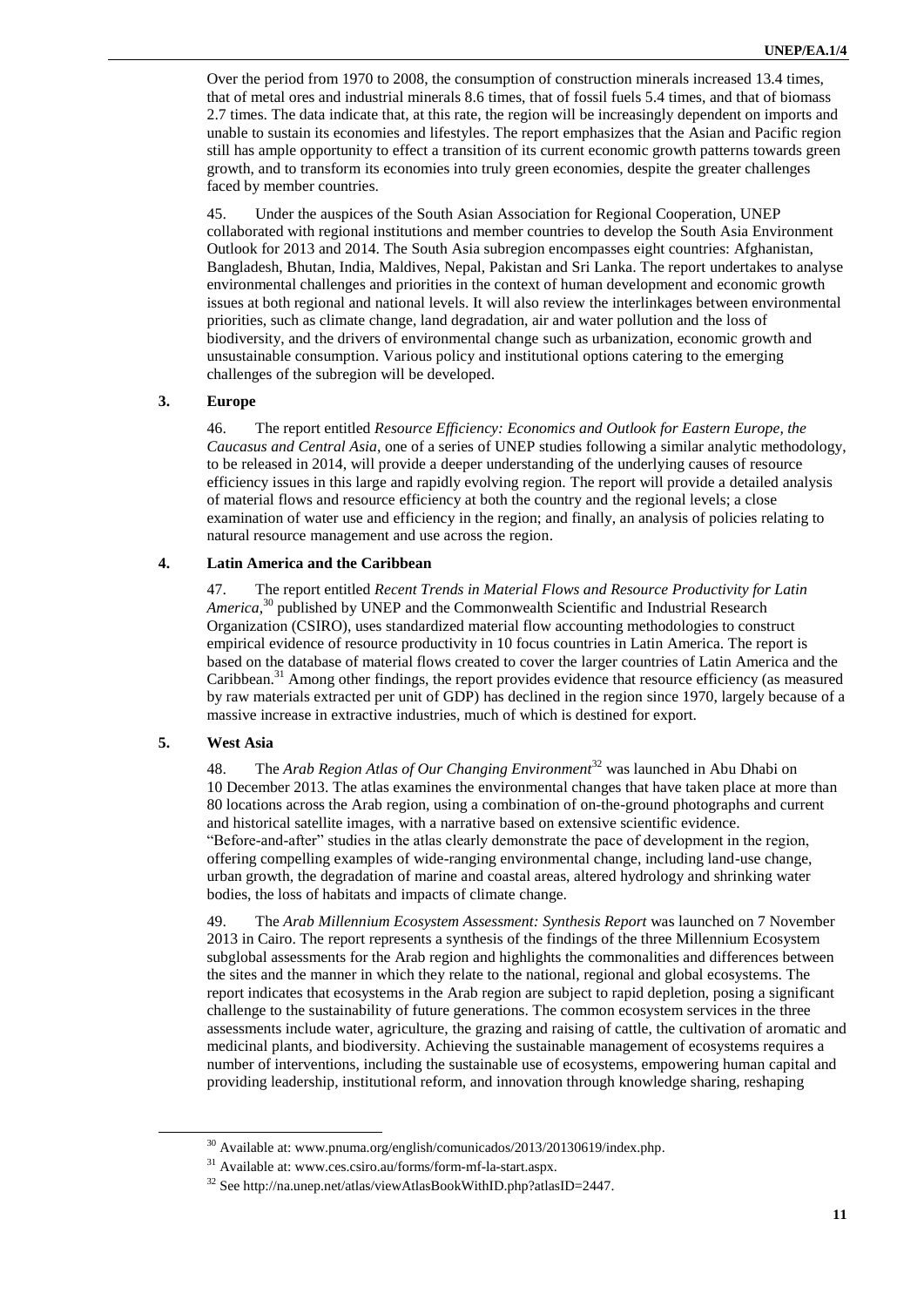traditional approaches, progressive environmental governance, creative solutions, and the sharing of best practices.

50. The report entitled *Vulnerability Assessment of Freshwater Resources to Climate Change: Implications for Shared Water Resources in the West Asia Region*, <sup>33</sup> an assessment prepared in cooperation with the Arabian Gulf University, the Arab Centre for the Study of Arid Zones and Dry Lands (ACSAD), and the Centre for Environment and Development for the Arab Region and Europe (CEDARE). The assessment provides a better understanding of the vulnerability of freshwater resources to threats and the impact of this vulnerability on development options, human well-being and the environment. It identifies the potential impacts of climate change on water resources in the region and assesses the current adaptive capacity of the water sector. It also provides decision makers with strategic responses and policy options to improve water resource management, including adaptation measures. Water stress in West Asia is expected to deepen under the impact of climate change and will remain a major constraint to social and economic development. Understanding the vulnerability of water systems in West Asia, therefore, is vital for sustainable water resource management in the region. The assessment concludes that political action is needed to ensure the sustainable management of water resources, with vulnerability and adaptation to climate change integrated into future national plans. It recommends that resource management policies shift to demand management, water-use efficiency and conservation.

51. A comprehensive scientific assessment of coastal ecosystem carbon and ecosystem services values in Abu Dhabi was carried out under the special initiative on oceans and blue carbon, adopted by the Eye on Earth Summit in Abu Dhabi in December 2011. This was the first time that an assessment of this type had been carried out in the region, and the scientific findings show that Abu Dhabi"s coastal ecosystems store significant amounts of carbon that would be emitted if they are degraded. Carbon stocks in coastal ecosystems are the largest of any ecosystem in the Emirate, although on a global scale they are at the low end of the spectrum. Wider ecosystem services, including shoreline buffering, erosion control, water quality maintenance, support to fisheries, tourism and recreation, were found to be more valuable at local scales than carbon, with cultural values attached to mangroves being especially high. $34$ 

# **III. Early warning of environmental threats and emerging issues**

52. The UNEP mechanism for identifying, selecting and communicating early warning information on emerging issues to decision makers across the UNEP focus areas, the Global Environmental Alert Service (GEAS), focuses on identifying and communicating emerging environmental issues to raise public awareness. GEAS takes the pulse of the planet and enhances the ability of UNEP to provide regular, science-based updates to its member States, allowing them to make informed policy choices against expected adverse impacts on the well-being of people and on the services that different ecosystems provide. It continuously scans the scientific literature and analyses the results of earth observations and other data sources to produce easily understandable alerts, focusing on policy-relevant environmental hotspots, environmental science, and near real-time environmental hazards. GEAS communicates the emerging scientific findings on the status and trends of the global environment in an appropriate and accessible way to policymakers, the international community, humanitarian groups, civil society and the media.

53. The global readership of GEAS has grown significantly, as demonstrated by an increase in the number of web visits and the download statistics. Circulated every month to a list of over 500,000 users globally, GEAS bulletins include new visual evidence of global environmental change resulting from natural processes and human activities and the interaction between them.<sup>35</sup> The GEAS change studies are described and analysed through photographs, satellite images, maps and narratives that provide an insight into the many ways and places in which the environment has changed and continues to be modified. GEAS has been referenced in scientific journal articles and newspapers and its materials are regularly published in the journal *Environmental Development*.

54. UNEP will provide the global community with access to dynamic, compelling, easy-to-understand and policy-relevant information about environmental changes as they occur, with the goal of mitigating environmental harm through e-books and near-real-time data and information updates.

<sup>&</sup>lt;sup>33</sup> See http://www.unep.org/dewa/Portals/67/pdf/Freshwater\_vunerability\_Report\_HR.pdf.

<sup>34</sup> See http://grida.no/publications/abu-dhabi-blue-carbon.

<sup>&</sup>lt;sup>35</sup> Titles of recent bulletins and response actions may be found a[t http://na.unep.net/geas/index.php.](http://na.unep.net/geas/index.php)